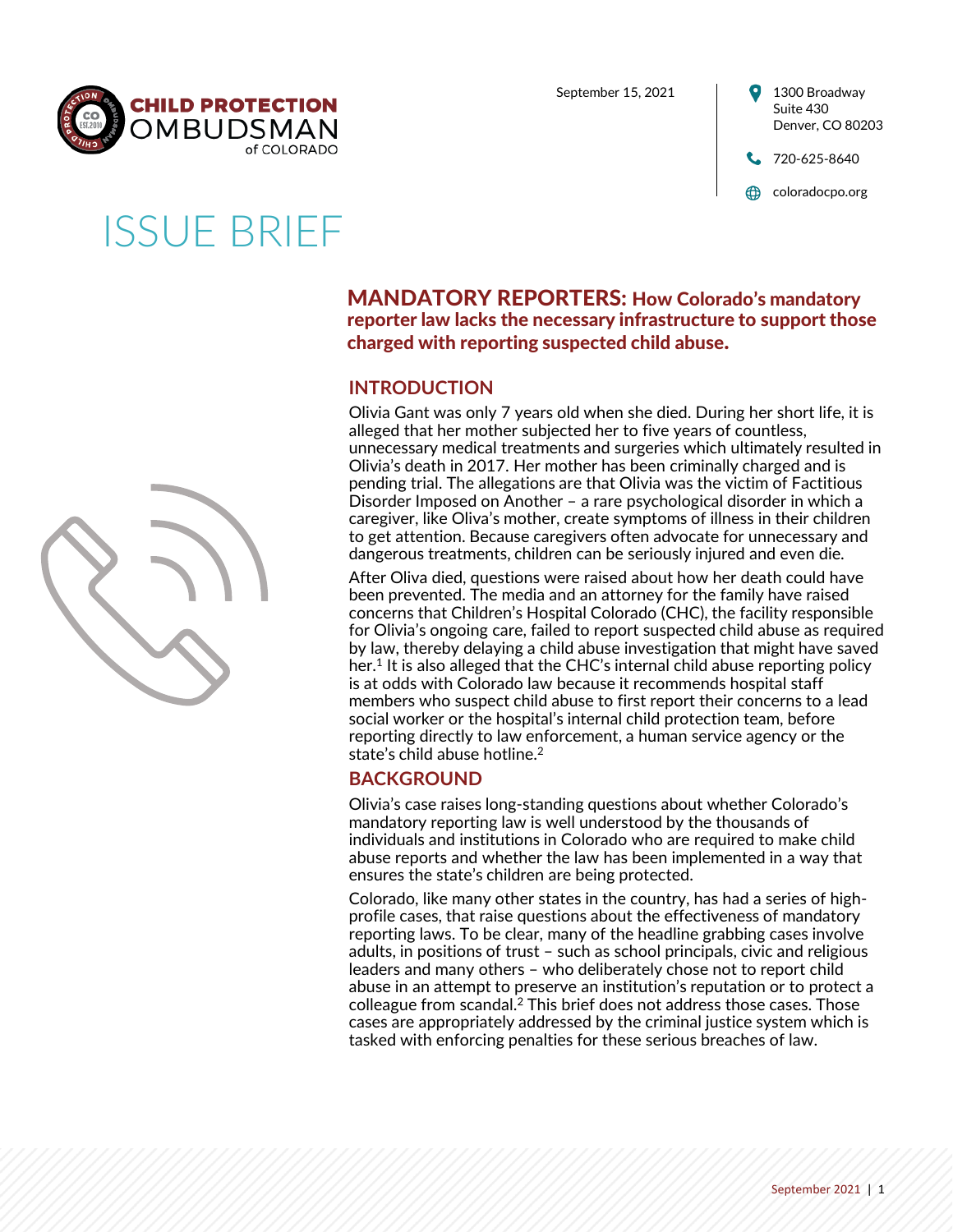This brief addresses the thousands of other circumstances where well-meaning citizens – teachers, social workers, nurses, coaches and many others – want to do right by kids but are unclear about how to fulfill their responsibilities to report abuse and neglect.

In the past decade, the Office of Colorado's Child Protection Ombudsman (CPO) has received dozens of calls from mandatory reporters who are unclear on what Colorado law requires them to do. Callers frequently ask:

- *What is the definition of physical and sexual abuse? Does it include bullying? Emotional abuse? Educational neglect? Sexting?*
- *Child abuse is only committed between a parent and their child, right? Or can child abuse be committed by any adult upon a child?*
- *Is it child abuse if one kid sexually or physically assaults another kid?*
- *My agency requires me to report my concerns to my supervisor, is that OK or do I need to call in the report myself?*

These calls and many others like them, indicate there is room for improvement regarding how professionals respond to children they believe are suffering from abuse and neglect. The CPO conducted an in-depth analysis of Colorado's mandatory reporting law. The CPO spoke with numerous mandatory reporters, including school administrators, teachers, school resource officers, law enforcement, county human service agencies and others whose job it is to report child abuse and neglect. Additionally, the CPO reviewed mandatory reporter laws across all 50 states to gain a better understanding of how Colorado's law compares to other states.

The analysis revealed an inconsistent understanding of the law by mandatory reporters, a fragmented system of trainings and a general lack of support and resources for mandatory reporters to capably do the job asked of them – namely, to report suspected child abuse and neglect.

Colorado has consistently regarded mandatory reporting as an important child abuse prevention tool. This is evidenced by the numerous amendments that have been made to Colorado's law during the past 55 years to strengthen it. However, public policy efforts have not gone far enough to create an infrastructure that ensures our mandated reporters are able to both identify and report suspected abuse effectively.

## **COLORADO'S MANDATORY REPORTING LAW**

Mandatory reporting laws have been around nearly five decades.

Colorado was the first state in the nation to adopt a mandatory reporting law in 1963. Since that time, the Child Protection Act of 1987 has been amended at least 31 times.<sup>3</sup> The most significant changes over the years have been the addition of specific types of professionals who are required to report suspected child abuse and neglect. None of the statutory amendments have created a cohesive infrastructure to ensure *quality* reporting.

The idea behind mandatory reporting laws is simple – children do not possess the maturity, physical strength, emotional capacity or resources to protect themselves. As such, they rely upon adults to be their voice, to speak on their behalf, to get them help. There are many dynamics that deter children from reporting abuse: fear that they won't be believed, fear of getting a caregiver in trouble, fear that the abuse will only get worse if it is reported.

Mandatory reporting laws are designed to have adults, who have frequent contact with children, to report suspected abuse and neglect to authorities. While all states have mandatory reporting laws, the details vary from state to state.4

<sup>&</sup>lt;sup>1</sup> Children's Hospital Colorado has denied these allegations. The hospital's policy does not prohibit staff from filing reports directly to law enforcement and/or human services agencies.

<sup>2</sup> See ["Children's Hospital Colorado chose not to report caregivers' abuse suspicions before Olivia Gant died, records show](https://www.denverpost.com/2021/06/13/olivia-gant-kelly-turner-childrens-hospital-colorado/)" (Denver Post, June 13, 2021).

<sup>&</sup>lt;sup>2</sup> See "Colorado Public Schools are paying millions to settle lawsuits when educators fail to report sex abuse of student, but those educators avoid legal consequences" (Denver Post, June 15, 2018)

<sup>3</sup> See C.R.S. § 19-3-301

<sup>4</sup> Child Welfare Information Gateway, Mandatory Reporters of Child Abuse and Neglect, 2019.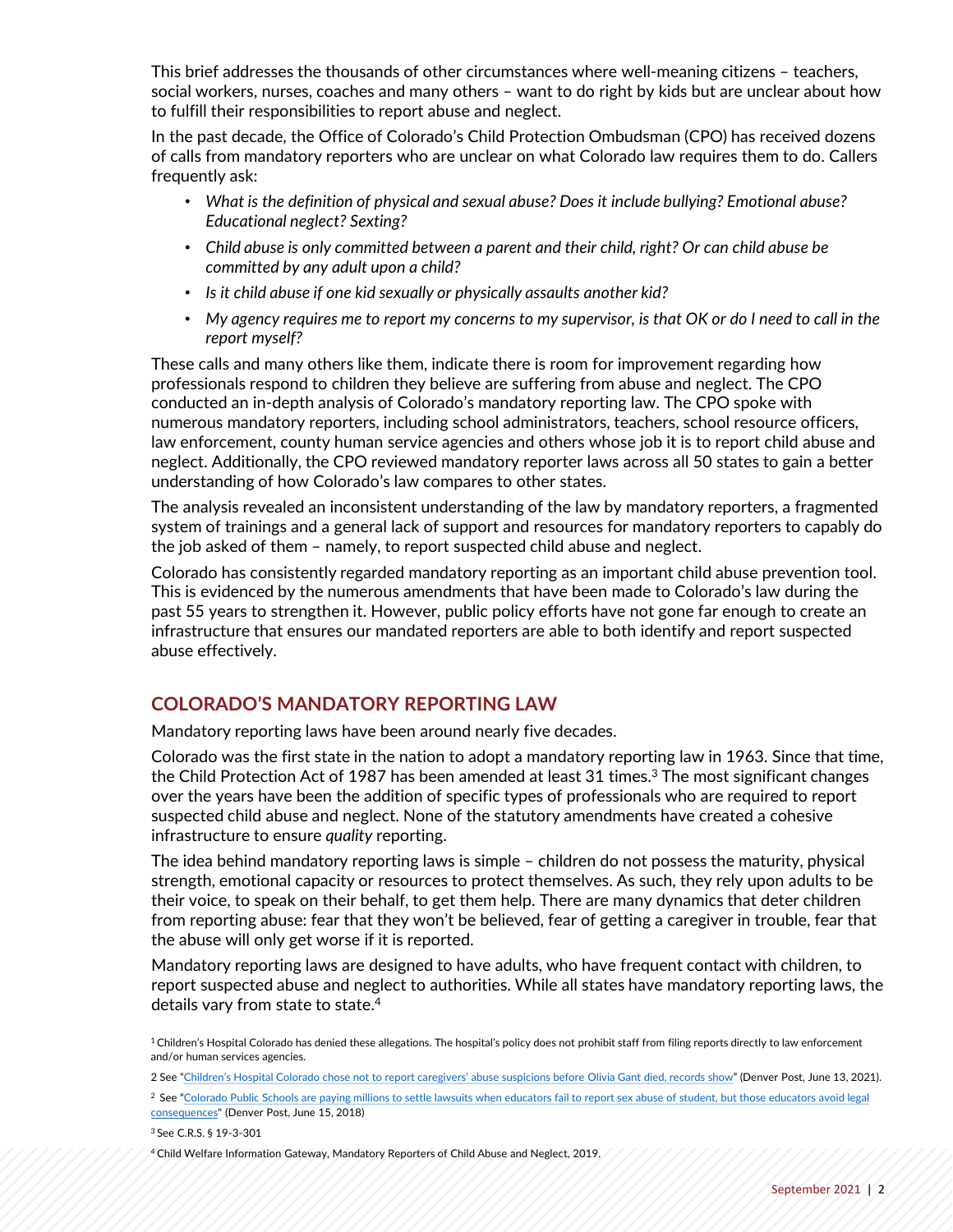Colorado's mandatory reporting law lists nearly 40 different types of professionals who are required to report suspected child abuse and neglect. The law requires "any person who has reasonable cause to know or suspect that a child has been subjected to abuse or neglect" to immediately report such information to a county human service agency, law enforcement agency or to the state child abuse hotline.<sup>5</sup> The law also defines what information must be reported. It is a class three misdemeanor for willfully violating the law and reporters will be provided immunity if they make a child abuse report in good faith.<sup>6</sup> A person cannot be fired for complying with the state's mandatory reporter law.<sup>7</sup>

At first look, Colorado's law appears straightforward. However, in application it challenges those who are bound by it as well as those who are required to enforce it.

## **WHY IS MANDATORY REPORTING SO HARD?**

A quick internet search of child abuse reveals thousands of pictures of children who are bruised and battered. This would lead a person to believe the job of a mandatory reporter is obvious, if not easy. How could a reporter not understand what child abuse is? You know it when you see it, right?

Wrong. These stereotypical images, as well as the nuances surrounding child abuse dynamics, impact citizens' ability to recognize abuse let alone report it. For example, in physical abuse cases, it is not uncommon for abusers to hurt children in places where clothing can hide marks and bruises. Sexual abuse cases, rarely if ever, leave evidence of harm given the broad spectrum of sexual contact that can occur. And in neglect cases, children will frequently deny that they need food, clothing or medical attention. Rather, they adapt to have their needs met — they will surreptitiously steal food and needed articles of clothing or isolate themselves from others to avoid explaining hygiene problems. Studies confirm that children routinely act to protect their abuser, not to expose them. Signs of abuse and neglect are far more likely to be subtle and present in ways that are not immediately obvious, making mandatory reporters' jobs very difficult.

Complicating matters is that Colorado's mandatory reporters do not fully understand how to report child abuse or how their report fits into the broader child protection system's response to children. A 2016 survey conducted by the Colorado Department of Human Services (CDHS) showed that the biggest barriers for reporting child abuse was that many reporters could not identify "next steps" to make a report and were also concerned that they might not have enough information to make a report – confusing their duty to report with the duties of law enforcement and human services agencies whose job it is to assess and investigate whether such abuse has actually occurred.

Misunderstandings around what the law requires, as well as what constitutes child abuse and neglect, help make the case for clearer laws and enhanced training regarding Colorado's mandatory reporters.

## **THE CHALLENGES WITH COLORADO'S MANDATORY REPORTING LAW**

Mandatory reporter laws require that specifically designated people, those who have relationships with children in the community and professional settings, report child abuse in a timely way to interrupt ongoing abuse and to prevent future abuse from occurring. As such, Colorado's law needs to reflect these goals. If the goal is to have mandatory reporters identify possible child abuse – then they must receive appropriate training to identify the signs of abuse and neglect. This is critically important to ensure that reporters have the best information possible when making the important decision to report – or not to report. If the goal is to have possible abuse reported in a timely manner – then the law must ensure reporters are educated regarding who is responsible for making a report, as well as how quickly a report must be made.

Colorado law is needlessly vague in many places and could be enhanced to give mandatory reporters greater support.

5 See C.R.S. § 19-3-304 <sup>6</sup> See C.R.S. § 19-3-309 <sup>7</sup> See C.R.S. § 19-3-309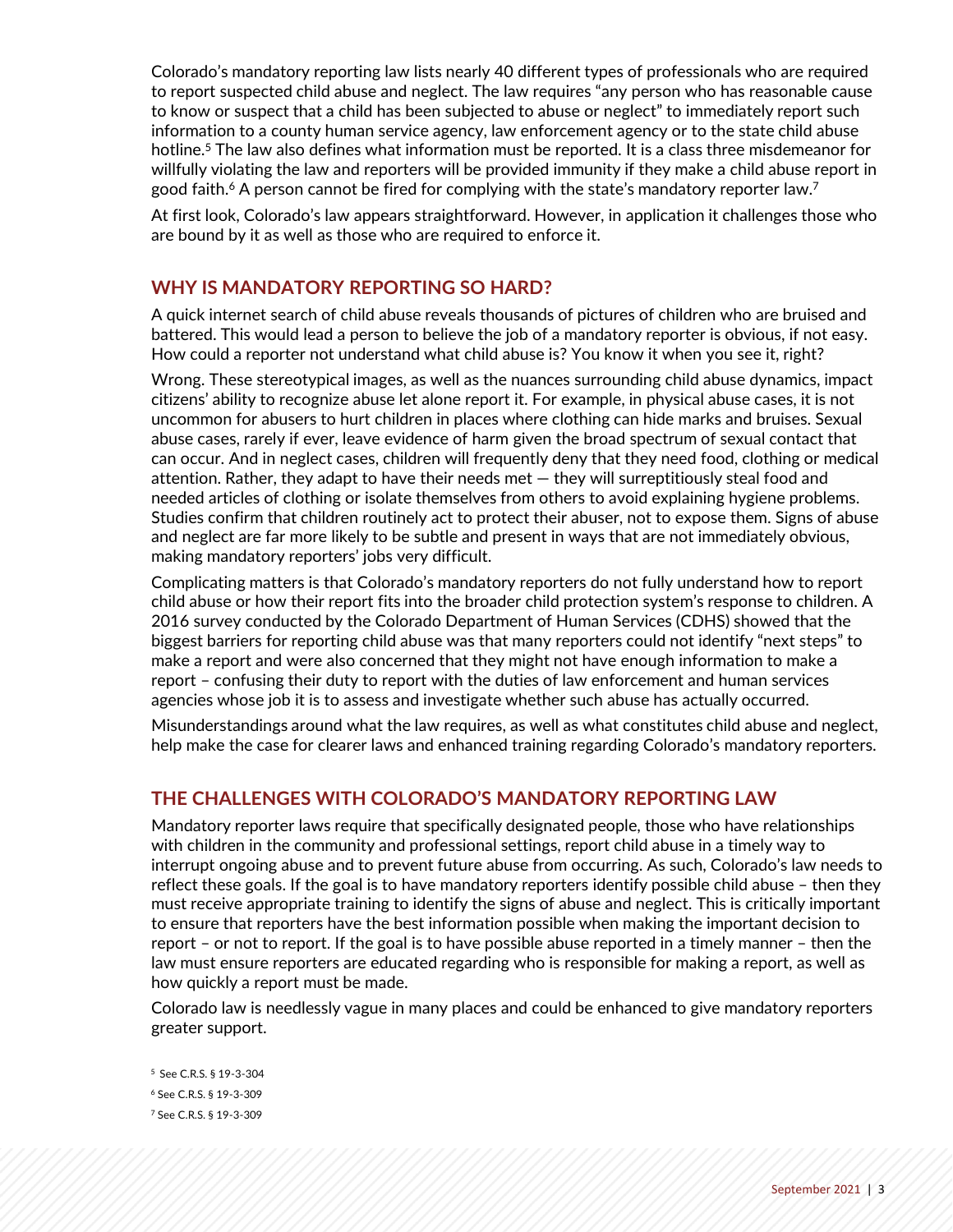#### **Ambiguity in the Law**

Colorado law does not define what it means to "immediately" make a report of suspected child abuse and neglect. While this term may be seemingly obvious, the CPO has routinely handled cases in which mandatory reporters waited days before making a child abuse report – delaying because of workday constraints or wanting to run a set of facts by a trusted colleague prior to reporting. Some states define "immediate" as having to make a child abuse report no later than 24 hours, $8$  36 hours<sup>9</sup> or 48 hours<sup>10</sup> once child abuse is suspected. Defining this term would give clarity to mandated reporters and would ensure that children who may be in danger are having their needs met in a timely manner.

Another area of confusion is *who* is responsible for making the child abuse report. The mandated reporter or the institution for whom they work? Institutional reporting is one of the issues raised in the Olivia Gant case and is one of the most frequently asked questions that the CPO hears. During the past several years, the CPO has received dozens of calls from mandatory reporters in large organizations, including educators, hospital staff and day care centers. They frequently ask whether the law requires them to make a child abuse report directly to designated authorities or whether it is sufficient to notify their supervisor to satisfy their legal reporting responsibility.

Many individuals who contact the CPO state that their employers have policies that require them to bring child abuse concerns to an agency administrator, who will in turn file a report with the appropriate authorities. In these circumstances, it is unclear whether supervisors are substituting their judgement for that of their employees or whether they simply serve as a pass through for the information. Either way, mandatory reporters have expressed that they are fearful that such practices increase the likelihood that their information is inaccurately relayed or not relayed at all, creating unnecessary delays and possible harm to children.

The CPO has confirmed that there are some large organizations that require employees to report concerns of child abuse to supervisors or administrators first. These organizations articulate several benefits of doing so, including avoiding duplicate reports from an organization, ensuring that such reports are substantiated by facts and not personal bias and the desire to provide their employees with support during the reporting process – including assistance with filling out paperwork and providing them time to make a report.

Colorado law currently imposes the duty to report child abuse on *individuals* who are listed in the statute: doctors, dentists, nurses, teachers and many others. The law does not address how institutions, facilities and other large organizations should report abuse and neglect. There are approximately 32 states with laws that address what is commonly referred to as "institutional reporting."11

Institutional reporting refers to those situations in which the mandated reporter is working as a staff member at an institution, such as a school or hospital, at the time abuse or neglect of a child is suspected. In these circumstances, many institutions have policies for handling reports, which typically require the person who suspects child abuse to notify the head of the institution of the abuse and the need for a report to be made, in lieu of making the report themselves.

The question about whether institutional reporting is desirable or should be permissible is a critically important conversation that needs to take place, if only because there are already many organizations engaged in the practice. For Colorado's laws to be effective, and for children to be protected, the law must be clear regarding *who* must make a report so that valuable information does not fall through the cracks and people who fail to report suspected child abuse may be held accountable.

<sup>8</sup> Georgia, (GA ST § 19-7-5), Vermont, (VT ST T. 33 § 4913), Iowa (I.C.A. § 232.69).

<sup>9</sup> California (CA Penal § 11166).

<sup>10</sup> Texas (V.T.C.A., Family Code § 261.101), Washington State (West's RCWA 26.44.030).

<sup>11</sup> Child Welfare Information Gateway, Mandatory Reporters of Child Abuse and Neglect, 2019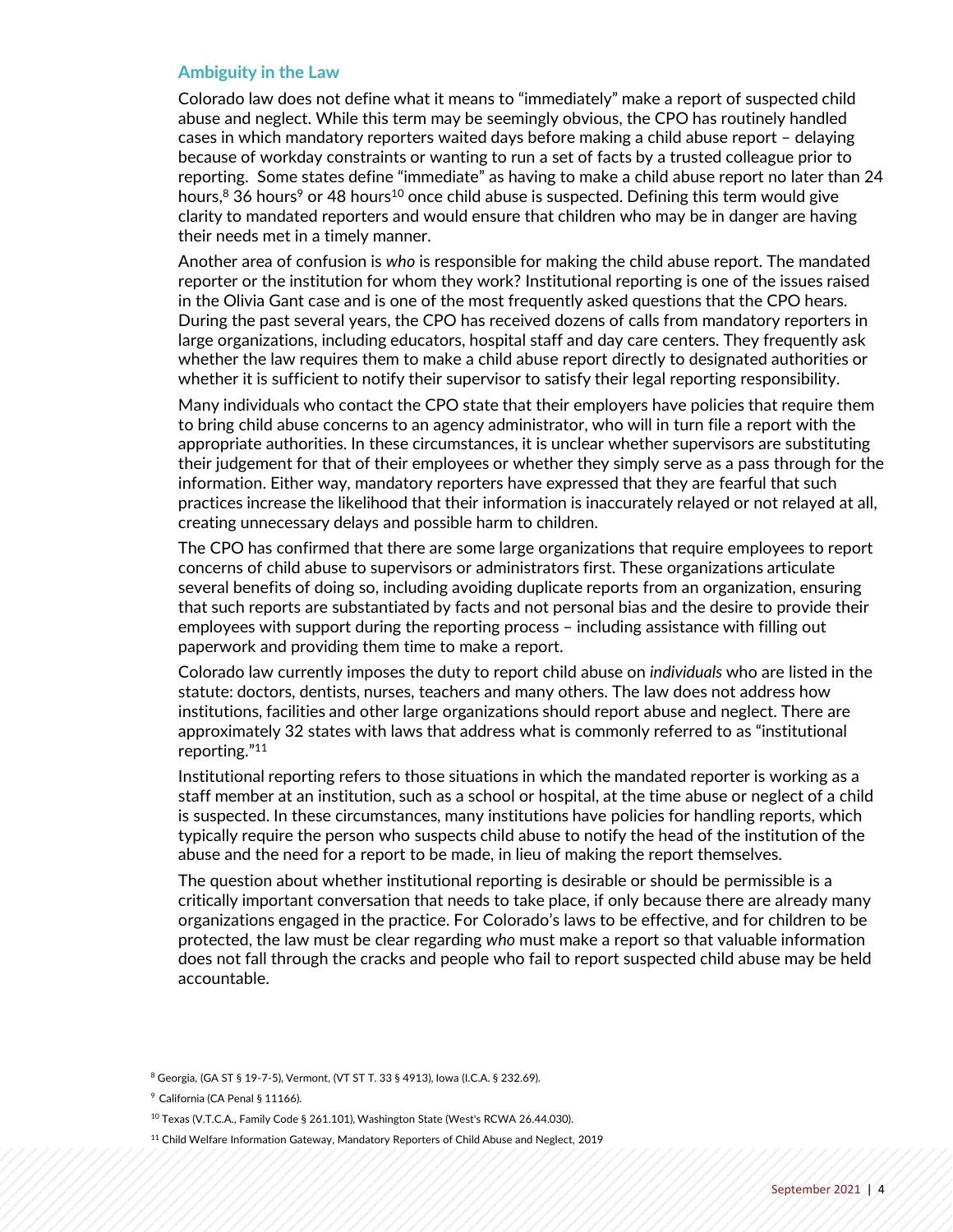There are other areas of the law that also confuse reporters, including who can commit child abuse, *what* behaviors constitute child abuse and whether children can commit child abuse on one another. All these questions could be better answered with clearer laws. However, the questions are merely symptomatic of the lack of infrastructure currently in place to support mandatory reporters – namely, a lack of training.

#### **Colorado Lacks a Statewide, Coordinated Infrastructure to Support Mandatory Reporters**

In the past five decades, Colorado has grown the list of mandatory reporters from two to nearly 40. What has not kept pace is the corresponding training and infrastructure that is needed to ensure reporters are appropriately informed of their responsibilities.

There is a long-standing national debate as to how effective mandatory reporter laws are in preventing child abuse. In the effort to prevent child abuse and neglect, it is commonly believed that if there are "more eyes and ears" on children, there are more opportunities to detect and investigate reports. However, studies show that more child abuse reports do not necessarily result in a greater number of substantiated child abuse cases and that untrained reporters can contribute to an overabundance of unsubstantiated reports – draining child welfare systems of much needed resources.12 Additionally, there is a great deal of discussion regarding how mandatory reporter laws disproportionately and unfairly impact disadvantaged families and communities of color. A factor that can only be addressed through cultural competency training.13

These studies provide justification for why training mandatory reporters is crucial. Reporters must be able to readily identify the signs of child abuse and neglect, be aware of implicit bias and confidently report their concerns to authorities.

In approximately 2014, the CDHS created an online mandatory reporter training and a public awareness campaign to encourage reporting and training among the public and mandatory reporters. Unfortunately, the training is not required and the public awareness campaign, while successful, was limited in duration.

#### *Mandatory Reporters are Not Informed of Their Legal Obligations*

Ultimately, the responsibility for building a strong mandatory reporting infrastructure must lie in a coordinated approach that includes both public and private entities.

Colorado law does not create a statewide notification system that informs new mandatory reporters of their obligations to report suspected child abuse and neglect. As a result, many professionals are unaware of their reporting obligations – particularly if they are not part of a larger community of mandatory reporters such as schoolteachers, physicians and social workers – professionals who work with children every day. Creating a centralized notification system that can track Colorado's 40 different categories of mandated reporters, who are employed in both the private and government sectors, is not an easy task. However, three states – California, New York and Iowa – have engaged both the government and business communities to educate mandated reporters. Under these states' laws, any person or institution that employs mandatory reporters, are required to provide a written document that explains to new employees their mandatory reporting responsibilities, as well as the protections they have when they report child abuse and neglect.<sup>14</sup> Such laws provide a more targeted way to educate employees in an ongoing and consistent manner.

<sup>12</sup> Ho, G. W., Gross, D. A., & Bettencourt, A. (2017). Universal Mandatory Reporting Policies and the Odds of Identifying Child Physical Abuse. American Journal of Public Health, 107(5), 709-716.

<sup>&</sup>lt;sup>13</sup> New York law requires the Office of Children and Family Services to update training to include protocols to reduce implicit bias in the decision to respond to abuse and neglect.

<sup>14</sup> California (CA Penal 11166.5), New York (Ny Soc Serv 413), Iowa (IA ST 232.69).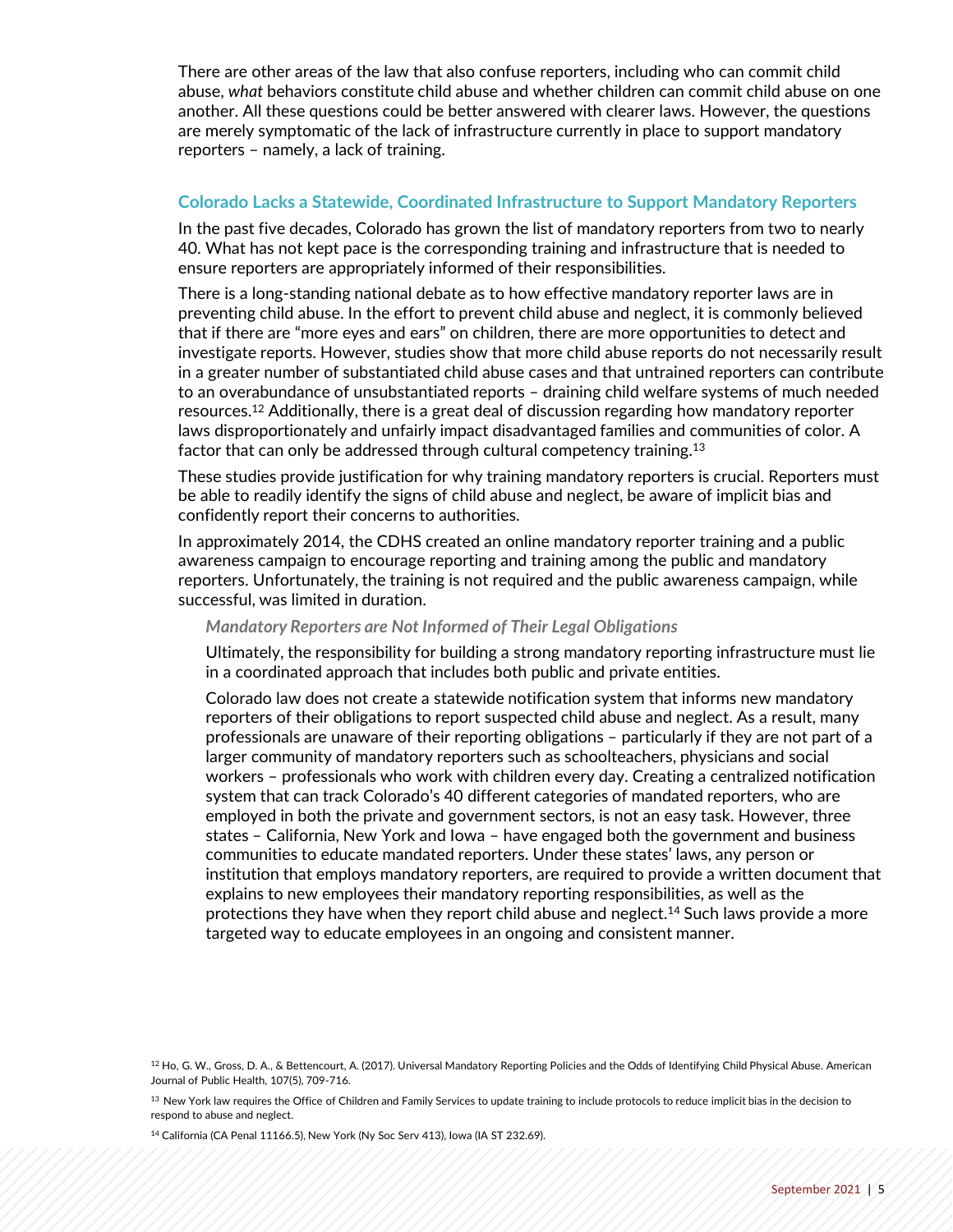#### *Colorado Does Not Require Training for its Mandatory Reporters*

In addition to having no notification system, Colorado does not require training for any of its mandatory reporters. Nor does it have a continuing education requirement for professionals who are routinely working with youth and are required to have a license to practice, including doctors or therapists. This means that many mandatory reporters are not receiving the valuable training that is required to appropriately respond to suspected child abuse and neglect – even though Colorado has developed an online child abuse reporter training that is free and easily accessible to the public.15

Of Colorado's mandatory reporters that receive training from organizations, the instruction they receive is not standardized and varies within and across disciplines. For example, the CPO reviewed dozens of school districts' mandatory reporter trainings. They all have different curricula and approaches to teaching requirements for reporters. This may be a factor as to why mandatory reporters have different understandings of what the law requires.

There are at least 10 states that require mandatory reporters to complete training. The approaches vary widely across the country. For example, Iowa requires all its mandatory reporters take a two-hour training once every three years.<sup>16</sup> Pennsylvania requires all its educators and health-related professionals, who require a state license to practice, complete mandatory reporting training.17 California takes yet another approach, requiring training for educators, school personnel, day care providers and employers who have five or more employees who are minors.<sup>18</sup> Each of these states provide a standard training that mandatory reporters may easily access, free of charge.

Colorado has various state departments that intersect with mandatory reporters on a regular basis, including CDHS, the Department of Regulatory Affairs (DORA), the Colorado Department of Education and the Department of Public Safety. Each of these departments is responsible for regulating child safety in various contexts. These agencies could develop a coordinated, statewide approach to educating and training mandatory reporters to ensure they are provided with the knowledge and support needed to carry out their legal responsibilities in an informed way.

### **CONCLUSION AND RECOMMENDATION**

Decades of public policy efforts in Colorado have continued to prioritize mandatory reporting laws as a tool to prevent child abuse and neglect. While the state has invested considerable resources in creating a statewide training, this is not enough to ensure the state's mandatory reporters can do the job that is asked of them. The law, though well-intentioned, has been poorly executed for years. If Colorado wants its citizens to report suspected child abuse and neglect competently and responsibly, mandatory reporters must be given the tools to do so. To do anything short of this is to risk child safety, overwhelm child welfare services and continue the disparate impact that such laws have on inadequately resourced communities and families of color.

The CPO recommends the Colorado General Assembly and stakeholders work together to amend Colorado's law to create a robust infrastructure that supports the state's mandatory reporters. Considerations should include:

- Update the law to clarify how timely reports must be made and who is responsible for reporting – individuals or institutions;
- Require employers to provide information to their employees that detail their legal obligations to report suspected child abuse and provide them resources for training – including referrals to the state's child abuse reporting training;

 See<https://www.coloradocwts.com/mandated-reporter-training> See IA ST § 232.69 See 23 Pa. C.S.A. § 6383 See CA Penal § 11165.7